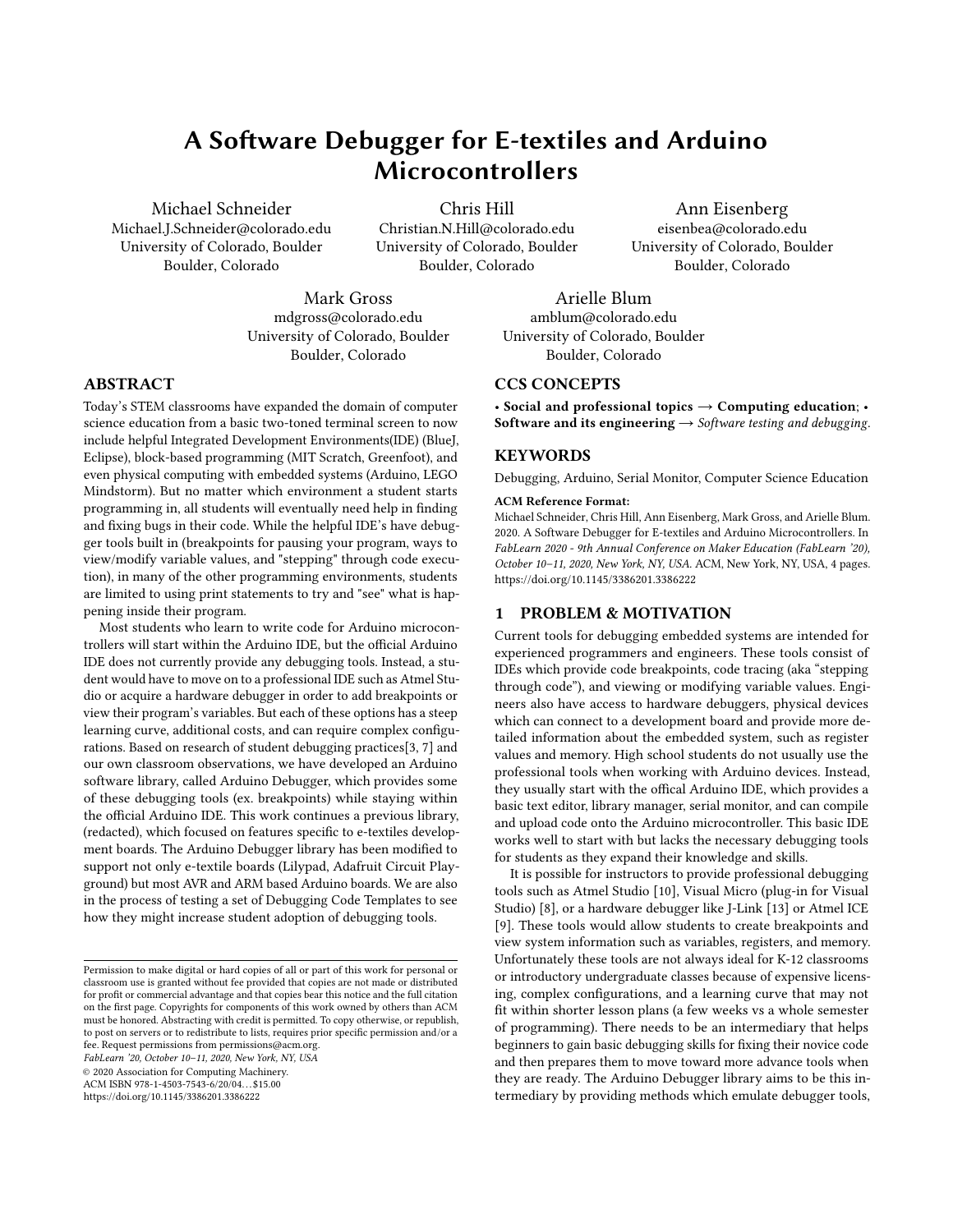breakpoints and variable "watching", while keeping the students within the Arduino IDE and not requiring additional hardware. To help encourage students to use the Arduino Debugger, we have paired it with a series of Debugging Coding Templates which provide guidelines for how students can place breakpoints in different types of coding structures (loops, if/else, methods) which we believe can help encourage students to regularly use debugging tools.

# 2 BACKGROUND & RELATED WORK

The lack of beginner friendly debugger tools for Arduino is a known concern [\[2,](#page-3-7) [15\]](#page-3-8) and tools have been created that provide debugging features via plug-ins to Visual Studio or Atmel Studio [\[2,](#page-3-7) [8,](#page-3-4) [14\]](#page-3-9). These plug-ins allow the student to use the IDE's debugger tools with the Arduino core library they are familiar with and do not require a hardware debugger (on supported Arduino boards). This pairing of the familiar Arduino libraries with a advance IDE, makes these plug-ins a great option for more advanced undergraduates and professional engineers. But these tools still require costly licenses and more intensive setup than the Arduino IDE. Also, these plug-ins provide features that are not needed by or accessible to novice programmers, such as viewing registers and memory. Instead of providing a complex toolbox to work with, Yago et al.[\[15\]](#page-3-8) created a customized version of the Arduino IDE and its drivers to provide breakpoints and allow students to step through their code . This is similar to our approach except Yago et al. did not allow for students to view their variables and required students to work with a customized Arduino IDE, which lacks long-term support.

Our tool was designed to avoid the shortcomings of the professional tools (cost and complexity) and other research tools (GDB plugin [\[2\]](#page-3-7) or modified Arduino IDE [\[15\]](#page-3-8)). Instead, our tool has been designed to work with the standard Arduino IDE and support as many Arduino-based devices as possible.

# 3 APPROACH & UNIQUENESS

The design of the Arduino Debugger is based not only on our research of past works, but also on our classroom observations of novice programmers. Classroom observations were taken in an undergraduate embedded systems class where students created projects with an Arduino-based device. Students were not required to have coding experience for the course, with many of the students learning to program for the first time. As the students created their projects, we offered assistance when they ran into problems. In our observations, we noticed a trend in the project errors. When an error arose, students would often start with the assumption that the error was hardware related (wire is not connected or there is not enough power running to the connected devices). In our discussions with the students, many of the students had a false assumption that if the code compiled then it must be working correctly. This misconception often led the students to painstakingly take their projects apart and re-wire them back together. These unnecessary teardowns could have been avoided if the students had more thoroughly tested their code.

Even though students considered the hardware to be a likely starting point for system errors, nearly all of the errors we assisted in debugging ended up being software related. For this reason we have created a software library that focuses on assisting students with known issues of debugging. These issues are as follows:

#### • Error Location

The process of actually locating a bug in their program is considered the most difficult part of debugging. [\[4,](#page-3-10) [6\]](#page-3-11) Our tool helps students to quickly narrow down potential bug sources.

#### • Adding New Errors

When debugging, students will often add new errors that in turn require more debugging [\[12\]](#page-3-12). The Arduino Library's code is meant to be minimally intrusive with very few lines of new code required, thereby limiting the potential of adding new bugs to the student's program.

• Common Errors

Some of the most common bugs students create in their programs are assignment errors, iteration errors, and array errors[\[5\]](#page-3-13). By observing these errors in our students' code, we have adapted the Arduino Debugger to provide helpful information so that students can recognize when one of these errors is occurring.

# 3.1 Library Features

The three main features of the debug library are as follows:

• Breakpoints & Pausing

A call to the breakpoint() method allows students to pause a running application and view program information.

- Hardware Pins Students view the current state of hardware pins (digital & analog) and also update the state of the digital pins.
- Variable Watch List Students can add program variables to "watch list" which allows them to view and update a variable's value.

Additional features are provided by the Arduino Debugger library, but they cannot all be detailed here. To review the library's code, documentation, and guides, please follow the link to the Github repository (redacted).

# Example Code 1: Buggy Student Sketch

```
1 #include <Debugger.h>
   //Standard configuration for Arduino Uno.
   ArduinoDebugger debugger =
   ,→ Debugger::initialize(false, true, false);
4 void setup() {
5 Serial.begin(9600);
6 while(!Serial) {}
7 }
   8 void loop() {
9 / *10 Intended program behavior:
```
<sup>11</sup> The program is meant to turn on a set of LEDs  $\hookrightarrow$  which are connected via the pin #'s in the

```
ightharpoonup pins array.
12 Actual Behavior:
```
- <sup>13</sup> The program only turns on every other LED
- <sup>14</sup> Error: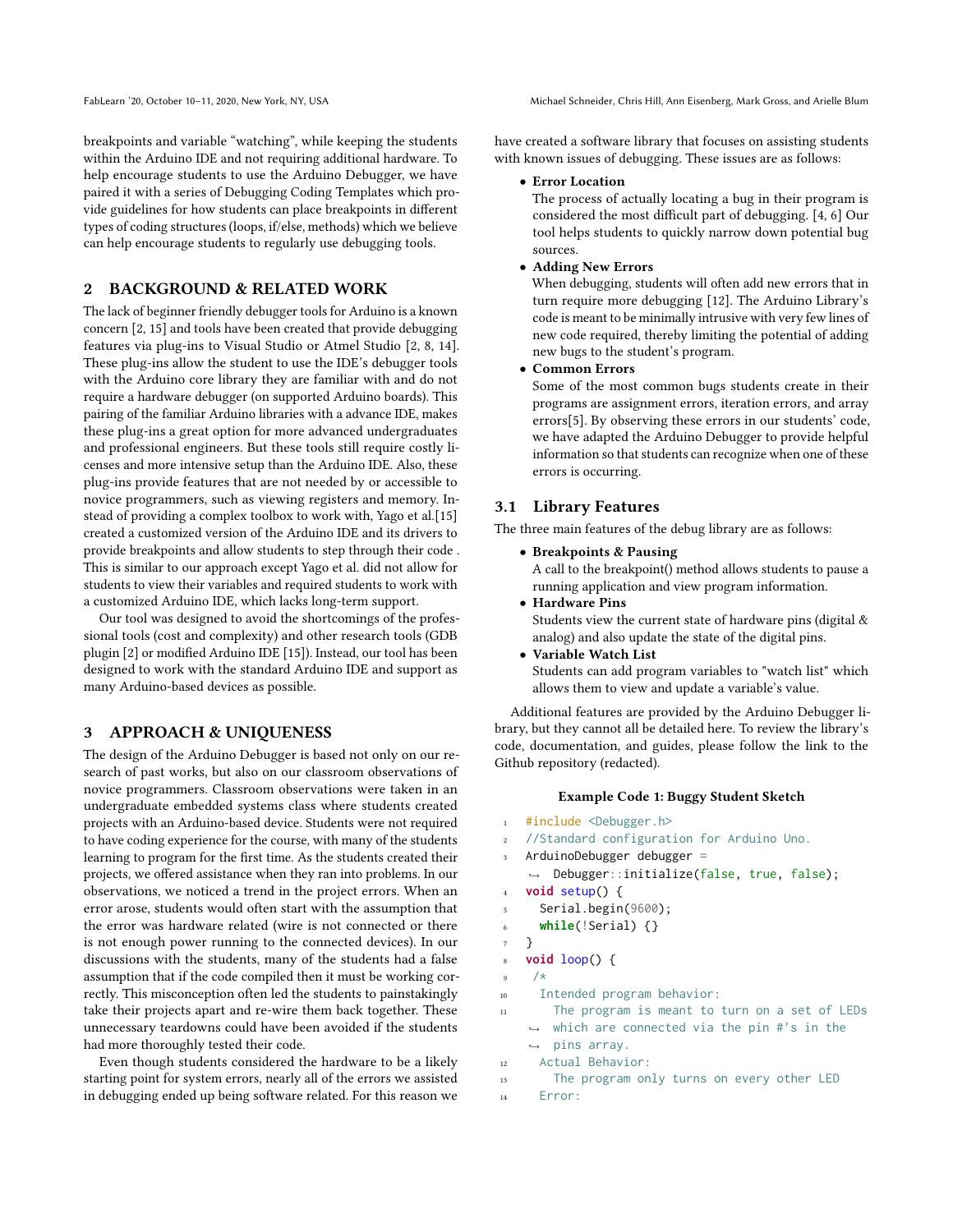A Software Debugger for E-textiles and Arduino Microcontrollers FabLearn '20, October 10–11, 2020, New York, NY, USA

```
15 The for loop contains an update to the for
       loop counter i, causing it to update by 2,
    \rightarrow instead of 1.
    \rightarrow16 \times /17 byte pins[] = {3,4,5,6};//Pins connected to LEDs
18 byte i = 0;//for loop counter
19 //add variables to the watch list
20 debugger.add(&i, BYTE, "i");
21 debugger.add(&pins, BYTE_ARRAY, "pins_4");
22 debugger.breakpoint("Before For Loop");
23 for(i; i < sizeof(pins)/sizeof(pins[0]); i++){
24 debugger.breakpoint("Start For Loop");
25 digitalWrite(i, HIGH);//Turn on the chosen LED
26 i++;//Error!
27 debugger.breakpoint("End For Loop");
28 }
29 }
```
3.1.1 Breakpoints. In a standard IDE, a breakpoint allows a programmer to pause a running application at a specific line of code. This can be done to pause the program once a desired condition has been met (for example, inside a conditional statement) and/or to evaluate the current values of variables. The Arduino Debugger's breakpoint() method offers similar functionality. When called, it will pause the running Arduino program and present a menu via the Serial Monitor, as seen in Figure [1.](#page-2-0) The menu allows a student to choose between viewing and updating variables in the watch list or the microcontroller's hardware pins. In Example Code [1,](#page-1-0) two breakpoints have been added on lines 24 & 29. In each, an optional character array has been passed which defines the name for the breakpoint. The name helps to identify which breakpoint has been reached, in case multiple breakpoints have been added to a program.

3.1.2 Hardware Pins. Selecting "Hardware Pins" will display the current state of the board's digital & analog pins, as seen in Figure [2.](#page-2-0) The state of a pin refers to the current value retrieved via digitalRead() or analogRead(). For Arduino, digital pins have only two states (HIGH/LOW), but the library expands this to three:

HIGH This means the pin is ON and providing POWER OUT LOW This means the pin is OFF

HIGH(Power In) This means the pin is receiving POWER IN from an external power source

After displaying the digital & analog pin states, the Arduino Debugger will allow the student to update a digital pin to either HIGH or LOW.

3.1.3 Variables. Selecting "Variables" will display the current value of the variables that have been added to the watch list and allow the student to update any variable's value. To add a variable to the watch list, a student will use the add() method which accepts the variable's memory address, data type, and the variable's name. Examples of using the add method can be found in code example [1](#page-1-0) on lines 22 & 23. Currently, the Arduino Debugger only supports the data primitives byte, int, long, float, char, bool, and arrays of those data primitives.

# 3.2 Debugging Code Templates

The Arduino Debugger can help students analyze their code, but only if they use it. Murphy et. al. found that even though their students had access to an IDE's debugger, only a only a few used it. Worse yet, not many students used print statements [\[11\]](#page-3-14). We found similar behavior in our own observations, where students did not regularly use print statements to help evaluate their buggy code. For this reason, we created the code templates to help students see potential ways of using the debugger in their programs.

#### Figure 1: Main menu

<span id="page-2-0"></span>

| COM6                                                  |                           | ×            |
|-------------------------------------------------------|---------------------------|--------------|
|                                                       |                           | Send         |
|                                                       |                           |              |
| Breakpoint - Before For Loop                          |                           |              |
| 1. Hardware Pins                                      |                           |              |
| 2. Watched Variables                                  |                           |              |
| Selection (Q to quit):                                |                           |              |
| Autoscroll Show timestamp<br>No line ending<br>$\vee$ | 9600 baud<br>$\checkmark$ | Clear output |

Figure 2: Hardware Pins

| <b>@COM6</b>                                                                               |  | $\times$            |
|--------------------------------------------------------------------------------------------|--|---------------------|
|                                                                                            |  | Send                |
|                                                                                            |  |                     |
| Digital Pin State<br>Pin Number : State(LOW/HIGH/HIGH(Power In)                            |  |                     |
|                                                                                            |  |                     |
|                                                                                            |  |                     |
| : LOW<br>o                                                                                 |  |                     |
| This is a modified screenshot. To<br>$:$ LOW<br>1                                          |  |                     |
| save space, some pins were<br>$\overline{2}$<br>$:$ LOW<br>replaced with a set of ellipses |  |                     |
| 3<br>$\pm$ LOW                                                                             |  |                     |
| 4<br>$\therefore$ LOW                                                                      |  |                     |
|                                                                                            |  |                     |
|                                                                                            |  |                     |
| Analog Pin State                                                                           |  |                     |
| Pin Number : Analog Value                                                                  |  |                     |
|                                                                                            |  |                     |
| A0 : 513                                                                                   |  |                     |
| A1 : 0                                                                                     |  |                     |
|                                                                                            |  |                     |
| Enter the # for the Digital Pin to be updated.                                             |  |                     |
| Selection (Q to quit): 4                                                                   |  |                     |
| Set 4 to (H) IGH or (L) OW: H                                                              |  |                     |
|                                                                                            |  |                     |
| Autoccoll Chou timortamn<br>No line anding the 0600 hand                                   |  | <b>Close output</b> |

Figure 3: Variable Watch List

 $\Box$  $\times$ 

 $\sqrt{2}$ 

|                                                                    | Send         |
|--------------------------------------------------------------------|--------------|
|                                                                    | $\wedge$     |
| Variable Watch                                                     |              |
| [index] variable name (type) : value                               |              |
|                                                                    |              |
| $[0]$ i (byte): 0                                                  |              |
| $[1]$ pins byte $[1]$ :                                            |              |
| pins[0]:3                                                          |              |
| pins[1]: 4                                                         |              |
| pins[2]: 5                                                         |              |
| pins[3]: 6                                                         |              |
|                                                                    |              |
| Selection ( $Q$ to quit): $0$                                      |              |
| New value for i(byte): 2                                           |              |
| Autoscroll Show timestamp<br>9600 baud<br>No line ending<br>$\sim$ | Clear output |

The debugging code templates have been designed to help overcome common issues when students are attempting to debug their programs: